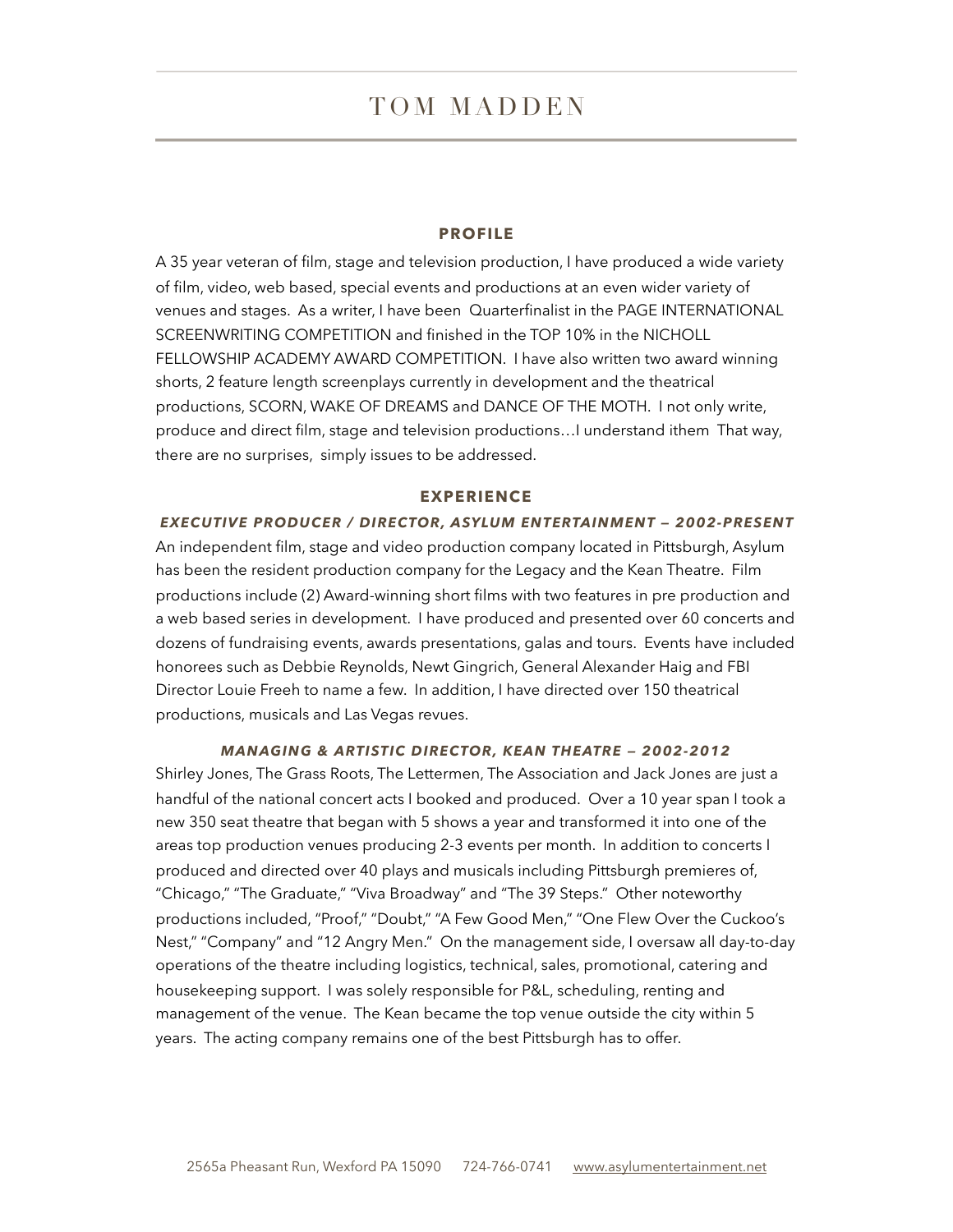*MANAGING & ARTISTIC DIRECTOR, MARKET SQUARE THEATRE — 1997-2001*  Pittsburgh's first dinner theatre operation. I was brought in to take over a theatre that had bleed red ink since its opening in 1995. I immediately replaced high cost musicals with cost effective comedies, streamlined production runs and schedule, transformed ad campaign which cut overhead by 180%. In first year, the theatre turned a profit. Would produce/direct over 25 shows, all of which were profitable. As above, I was responsible for all day-to-day management of the facility, scheduling and financial stability.

*MANAGING & ARTISTIC DIRECTOR, HOLIDAY HOUSE THEATRE — 1989-1995*  The classic Las Vegas style showroom in Monroeville had presented all of the greats over its 30+ years. In 1987 I approached them about revamping one of their showrooms into a dinner theatre operation. Over the next year we setup the venue and began a promotional campaign. The Holiday House Dinner Theatre's became Pittsburgh's first classic "in-the-round" dinner theatre venues. Artistically I would schedule, direct and cast all productions. Once again, as the Managing Director, I was solely responsible for the financial wellbeing of the venue and all day-to-day operations. With a hotel present, we packaged overnight stays with entertainment, approached and secured bus tour support and developed a highly successful banquet trade.

*TELEVISION, FILM & COMMERCIAL PRODUCTION — 2005-PRESENT* 

In 2005 Asylum Entertainment was hired by St. Barabas to produce their commercials. I decided to present them with a brand new campaign that would dramatically change not only the overall look but feel of their current 20 year old campaign. We were given the green light and the one commercial we were to shoot turned into 8 commercials and a 30 minute infomercial. Asylum has since produced and directed various commercials and marketing events for UPMC, the Alzheimer Association and the Legacy Theatre. In addition, Asylum produced their first independent film, "Time" and are currently working on a feature length production. The company is a self-contained studio that can handle the widest variety of production needs be it for film, commercial or web based content.

## **EDUCATION**  *CARNEGIE MELLON UNIVERSITY — THEATRE*